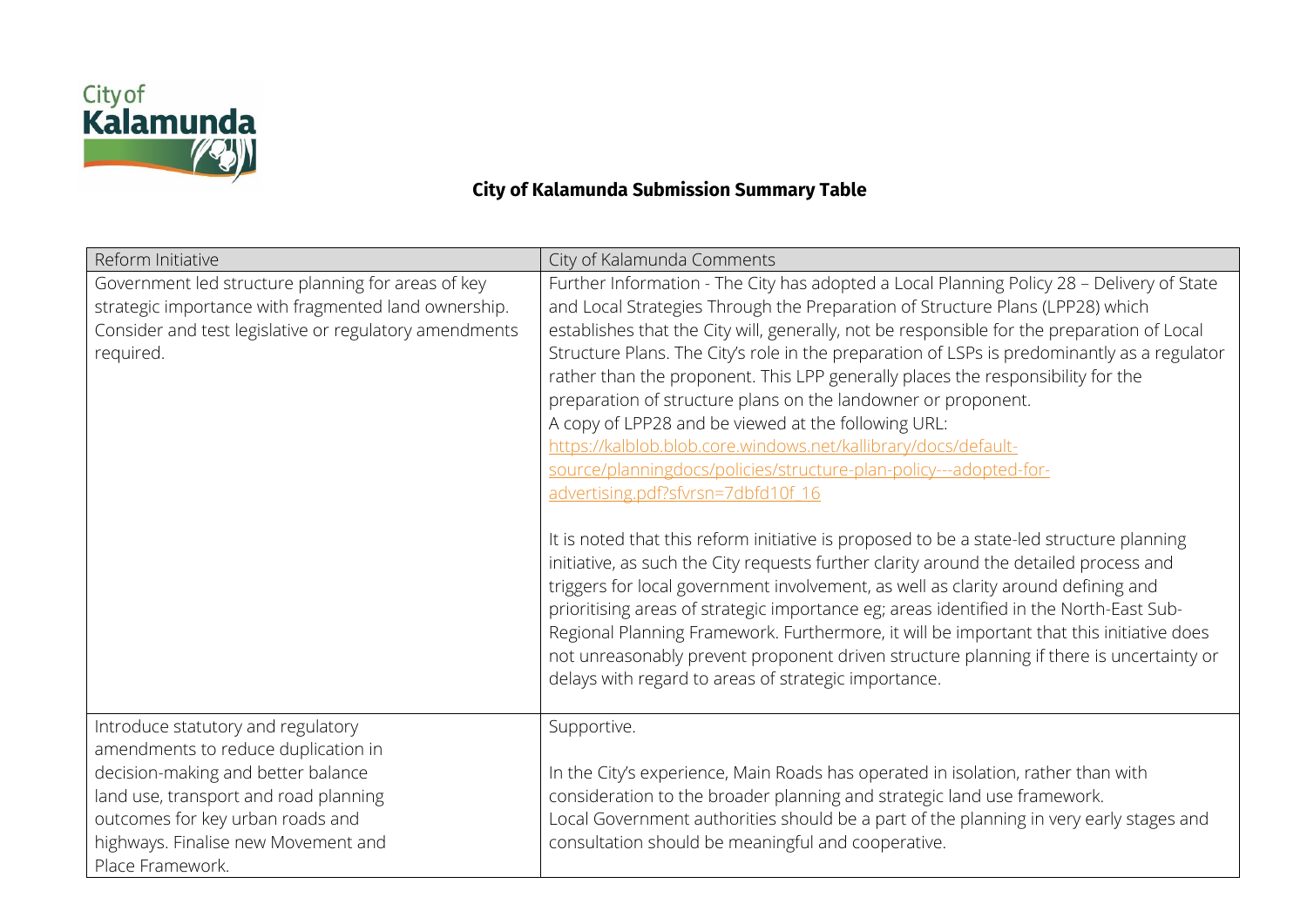| Reform Initiative                                                                                                                          | City of Kalamunda Comments                                                                                                                                                                                                                                                                                                                                                                                                                                                                                                                       |
|--------------------------------------------------------------------------------------------------------------------------------------------|--------------------------------------------------------------------------------------------------------------------------------------------------------------------------------------------------------------------------------------------------------------------------------------------------------------------------------------------------------------------------------------------------------------------------------------------------------------------------------------------------------------------------------------------------|
| Review and reform developer<br>contribution plans, specifically to<br>streamline the assessment and approvals                              | Supportive of regulatory amendments to align with the existing State Planning Policy 3.6<br>- Infrastructure Contributions (SPP 3.6).                                                                                                                                                                                                                                                                                                                                                                                                            |
| process.                                                                                                                                   | Further Information - Request further detail on the content and detail of any regulatory<br>amendments.                                                                                                                                                                                                                                                                                                                                                                                                                                          |
|                                                                                                                                            | The City has recently been involved in a SAT matter (Hero Pty Ltd and City of Kalamunda<br>[2021] WASAT 31) that outlines the SAT's interpretations to various provisions of the<br>City's Local Planning Scheme No. 3, which are reflective of the model provisions of the<br>existing version of SPP 3.6.                                                                                                                                                                                                                                      |
|                                                                                                                                            | Notably, in paragraph 83, Senior Member states " The proper construction of cl 6.5 in<br>the context of LPS 3, is far from clear and I accept a number of constructions are open."                                                                                                                                                                                                                                                                                                                                                               |
|                                                                                                                                            | It is noted a number of the old SPP 3.6 provisions are contained in the new version of<br>SPP 3.6. In this regard, it is important to remove any ambiguity from both SPP 3.6 and<br>any regulatory amendments.                                                                                                                                                                                                                                                                                                                                   |
| Reduce duplication and conflict in<br>decision making across State and Local<br>Government through regulatory and<br>statutory amendments. | Further Information - Request clarification on detail. Local Government's should retain<br>input. Guidelines for delegation between State and Local Governments could be<br>simplified and made clearer.                                                                                                                                                                                                                                                                                                                                         |
| Finalise new State Planning Policy to guide medium<br>density development                                                                  | Supportive.<br>The City is preparing a Local Planning Policy relating to trees on private property which is<br>anticipated to be advertised and adopted prior to finalisation of the Medium Density R-<br>Codes. The tree and landscaping provisions in the Apartment Design Guide and draft<br>Medium Density R-Codes are considered sufficient for apartments or terrace style<br>dwellings, however there is considered to be a need for the City to address trees in a<br>lower density environment for single houses and grouped dwellings. |
| Develop and consult on a new<br>Neighbourhood Design Policy to<br>modernise and replace existing policy<br>guidance.                       | Further Information - Please clarify how this relates to Liveable Neighbourhoods and the<br>relevance of the draft Liveable Neighbourhoods (LN) version 2015 or 2009 which have<br>been used interchangeably in recent years. However, it is understood that DPLH has<br>initiated a review of LN and are no longer applying certain elements of the 2015 LN. For                                                                                                                                                                                |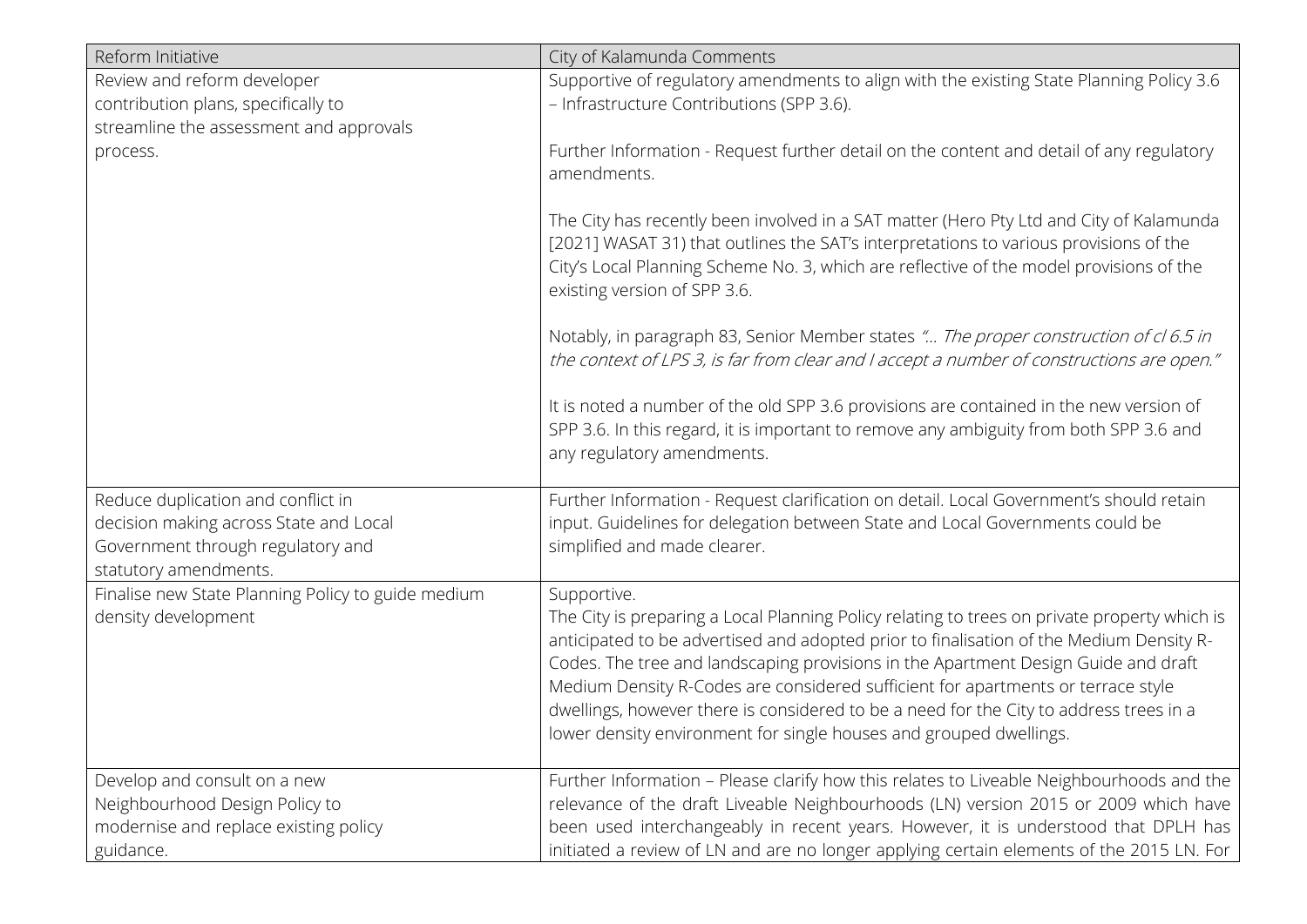| Reform Initiative                                                                                                                        | City of Kalamunda Comments                                                                                                                                                                                                                                                                                                                                                                                      |
|------------------------------------------------------------------------------------------------------------------------------------------|-----------------------------------------------------------------------------------------------------------------------------------------------------------------------------------------------------------------------------------------------------------------------------------------------------------------------------------------------------------------------------------------------------------------|
|                                                                                                                                          | example, during the finalisation of the Forrestfield North Residential Precinct Local<br>Structure Plan, the WAPC included modifications requiring conformance with the 2009 LN<br>regarding the road hierarchy and widths.                                                                                                                                                                                     |
| Elevate status of local planning strategies<br>to ensure all local governments have a clear<br>development vision for their communities. | Supportive.<br>Recommend the Local Planning Strategy also link to the Strategic Community Plan, whilst<br>ensuring all proposals are consistent with objectives of the local planning framework, state<br>and local planning policies and guidelines. Recommend adding a provision that Local<br>Planning Strategies would require updating to align with updates to the Sub-Regional<br>Framework as released. |
| Introduce a new simplified and efficient system for review<br>of State planning policies, including new Regulations.                     | Supportive.                                                                                                                                                                                                                                                                                                                                                                                                     |
| Launch online planning portal to track<br>applications and facilitate improved<br>community engagement.                                  | Supportive.                                                                                                                                                                                                                                                                                                                                                                                                     |
| Further improve consistency of consultation on<br>development applications.                                                              | Further Information requested.                                                                                                                                                                                                                                                                                                                                                                                  |
|                                                                                                                                          | It is recommended that any reforms to standardise consultation processes take into<br>consideration local characteristics and communication processes, to enable some<br>flexibility for Local Governments to regulate the DA process in line with Local Planning<br>Policy and procedure.                                                                                                                      |
|                                                                                                                                          | The City has a Local Planning Policy 11 - Public Notification of Planning Proposals which<br>goes above and beyond what is required in the Planning and Development Act 2005 and<br>Planning and Development (Local Planning Schemes) Regulations 2015. This will need to<br>be reviewed, consistent with the next phases of the State's initiative to reduce red tape.                                         |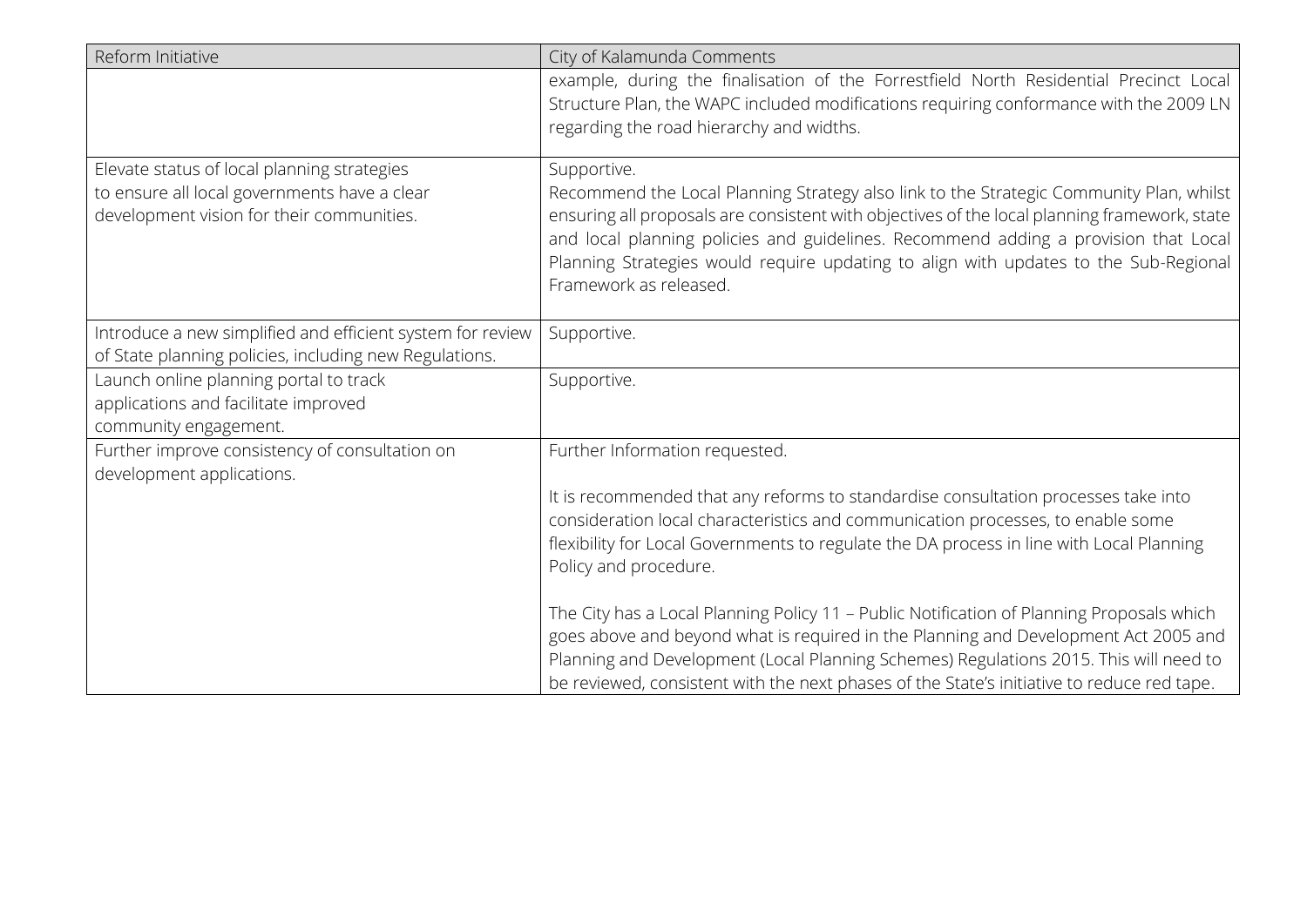| Reform Initiative                                       | City of Kalamunda Comments                                                                                                                                                                        |
|---------------------------------------------------------|---------------------------------------------------------------------------------------------------------------------------------------------------------------------------------------------------|
| Introduce new requirements for plain English, one-page  | Supportive.                                                                                                                                                                                       |
| community focused summaries of proposed local and       |                                                                                                                                                                                                   |
| regional planning scheme amendments.                    | Recommend summaries to ensure a clear link to any technical rationale, and include a                                                                                                              |
|                                                         | visual snapshot of the proposal for quick reference if suitable.                                                                                                                                  |
| Clarify use and function of local planning policies and | Further Information requested.                                                                                                                                                                    |
| identify an appropriate lifespan for their operation.   |                                                                                                                                                                                                   |
|                                                         | Instead of a nominated lifespan with an expiration date, recommend Local Planning                                                                                                                 |
|                                                         | Policies be subject to more regular review to keep provisions relevant and up-to-date. In                                                                                                         |
|                                                         | some cases it may be suitable to retain a local planning policy that has been around for<br>years. For example; the City has a policy which allows ancillary dwellings up to 100m <sup>2</sup> in |
|                                                         | rural areas, which is regularly reviewed and likely to still be applicable in many years.                                                                                                         |
|                                                         |                                                                                                                                                                                                   |
| Develop standard manner and form for local planning     | Supportive.                                                                                                                                                                                       |
| policies to ensure consistency across all local         | Recommend including information about types of language that is appropriate for local                                                                                                             |
| governments.                                            | planning policy provisions (eg; shall, may, will) and extent that the policy should be                                                                                                            |
|                                                         | applied as it is a due regard document.                                                                                                                                                           |
|                                                         |                                                                                                                                                                                                   |
| Finalise new Planning Engagement Toolkit                | Supportive.                                                                                                                                                                                       |
|                                                         | Request more detail as it has implications for Local Government Public Relations teams.                                                                                                           |
|                                                         | Local Government should be consulted as part of the preparation of the toolkit.                                                                                                                   |
|                                                         |                                                                                                                                                                                                   |
| Clear and consistent guidance for structure plans,      | Supportive.                                                                                                                                                                                       |
| planning schemes and scheme amendments.                 | Further Information - Would this initiative include Local Development Plans?                                                                                                                      |
|                                                         | This proposal relates to two of the City's current Local Planning Policies:                                                                                                                       |
|                                                         | a) 'Local Planning Policy 28 - Delivery of State and Local Strategies Through the                                                                                                                 |
|                                                         | Preparation of Structure Plans' which provides an outline of the technical information                                                                                                            |
|                                                         | required by the City to support the preparation of District and Local Structure Plans,                                                                                                            |
|                                                         | Activity Centre and Precinct Plans. It also outlines the circumstances where the City                                                                                                             |
|                                                         | may consider preparing a Structure Plan and its role in the regulatory process. A copy                                                                                                            |
|                                                         | of LPP28 and be viewed at the following URL:                                                                                                                                                      |
|                                                         | https://kalblob.blob.core.windows.net/kallibrary/docs/default-                                                                                                                                    |
|                                                         | source/planningdocs/policies/structure-plan-policy---adopted-for-                                                                                                                                 |
|                                                         | advertising.pdf?sfvrsn=7dbfd10f 16                                                                                                                                                                |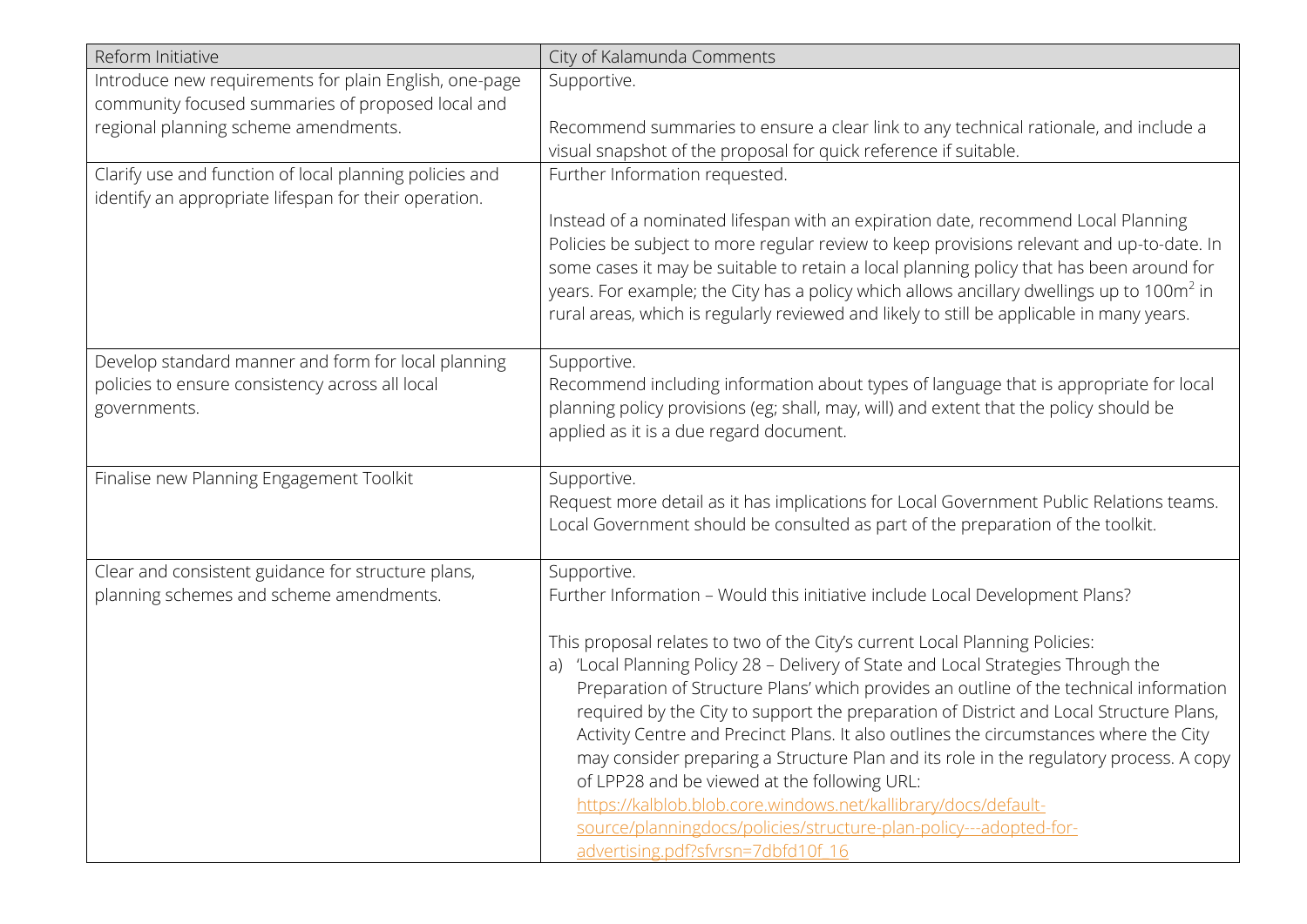| Reform Initiative                                                                                                                                                        | City of Kalamunda Comments                                                                                                                                                                                                                                                                                                                                                                                                                               |
|--------------------------------------------------------------------------------------------------------------------------------------------------------------------------|----------------------------------------------------------------------------------------------------------------------------------------------------------------------------------------------------------------------------------------------------------------------------------------------------------------------------------------------------------------------------------------------------------------------------------------------------------|
|                                                                                                                                                                          | b) 'Local Planning Policy 18 - Requirements of Local Planning Scheme Amendments'<br>(LPP18) which provides guidance on the level and timing of information required for<br>the City to consider and progress Scheme Amendments in accordance with the<br>Regulations. A copy of LPP18 and be viewed at the following URL:<br>https://kalblob.blob.core.windows.net/kallibrary/docs/default-<br>source/planningdocs/policies/lpp18.pdf?sfvrsn=27ec3e3e 14 |
| Scope and implement a new, streamlined pre-lodgement<br>model for development applications, and progressively<br>implement a similar model for other planning processes. | Supportive, subject to further detail being provided.                                                                                                                                                                                                                                                                                                                                                                                                    |
| Review land use classifications across local planning<br>schemes.                                                                                                        | Further Information required.                                                                                                                                                                                                                                                                                                                                                                                                                            |
| . Rationalising the number of land use classifications.<br>· Establishing a more consistent approach to permissible<br>uses.                                             | Please clarify how is this different to land uses and permissibility provided in the Model<br>Scheme Text?                                                                                                                                                                                                                                                                                                                                               |
| · Developing a suite of consistent car parking<br>requirements.                                                                                                          | Types of accommodation could be rationalised in the Model Scheme Text (MST).                                                                                                                                                                                                                                                                                                                                                                             |
|                                                                                                                                                                          | The MST provides little guidance on car parking rates and standards. The City is currently<br>preparing a new Local Planning Scheme in accordance with the MST which incorporates:<br>Consistent format for each car parking requirement<br>a)<br>Incorporating plain English and the least-technical terms possible to ensure ease of<br>b)<br>interpretation by non-planners<br>Simplifying the calculations so they are consistent<br>$\mathcal{C}$   |
| Working with the local government sector, define<br>timeframes and establish consistent approaches for                                                                   | Further Information required.                                                                                                                                                                                                                                                                                                                                                                                                                            |
| crossovers (connecting driveway to street).                                                                                                                              | It is unclear what the driver is behind this reform.                                                                                                                                                                                                                                                                                                                                                                                                     |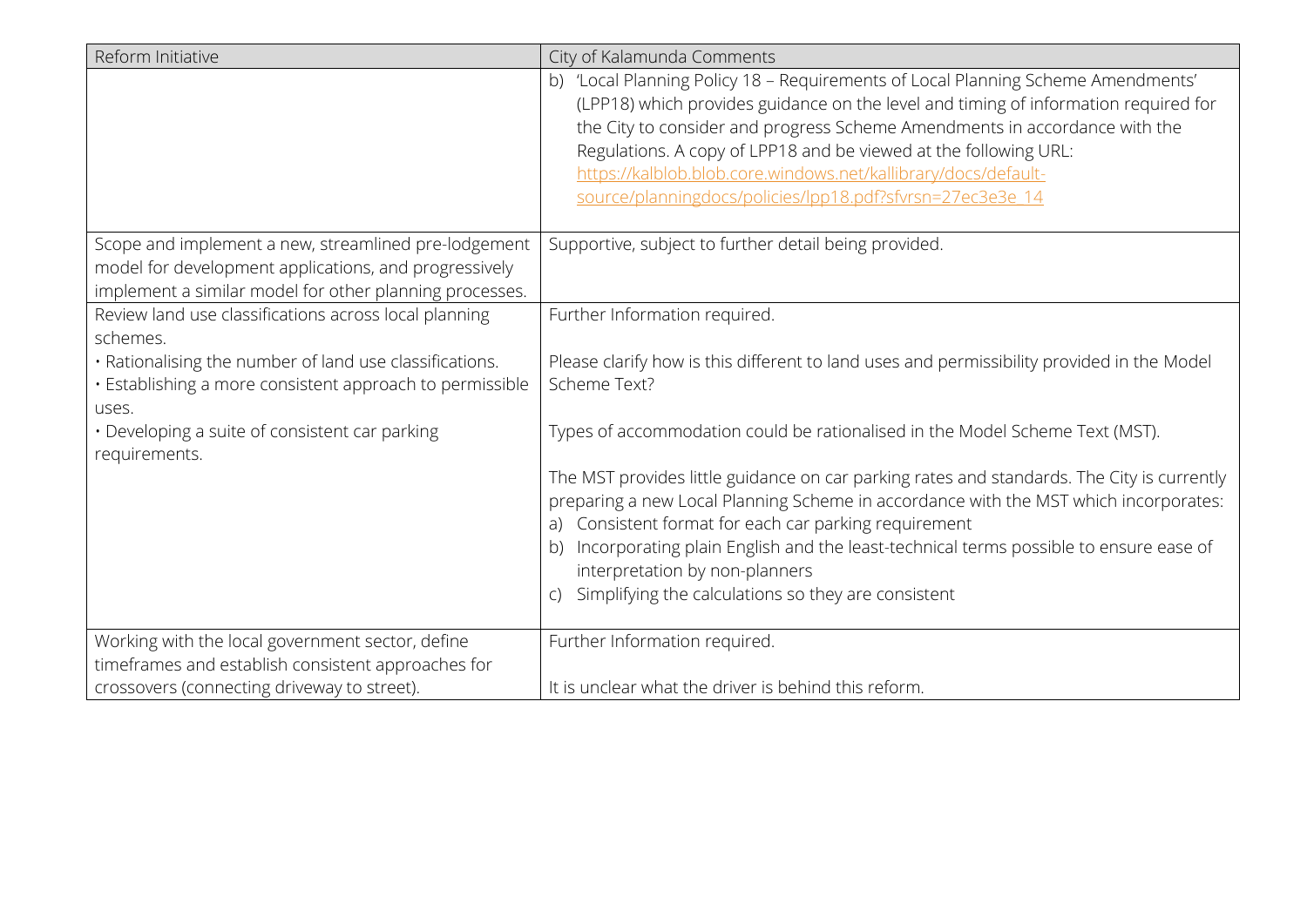| Reform Initiative                                                                                                                                                                                  | City of Kalamunda Comments                                                                                                                                                                                                                                                                                                                                                                                                                                                                                                                                                                                                                                                                                                                                                                                                                                                                                                                                |
|----------------------------------------------------------------------------------------------------------------------------------------------------------------------------------------------------|-----------------------------------------------------------------------------------------------------------------------------------------------------------------------------------------------------------------------------------------------------------------------------------------------------------------------------------------------------------------------------------------------------------------------------------------------------------------------------------------------------------------------------------------------------------------------------------------------------------------------------------------------------------------------------------------------------------------------------------------------------------------------------------------------------------------------------------------------------------------------------------------------------------------------------------------------------------|
|                                                                                                                                                                                                    | Often the City receives requests to hold off driveway/battleaxe/crossover construction so<br>that new paving isn't immediately destroyed by trucks delivering materials for the new<br>build. Further clarification required as to whether this is the key issue.                                                                                                                                                                                                                                                                                                                                                                                                                                                                                                                                                                                                                                                                                         |
|                                                                                                                                                                                                    | An example of an apparent disconnect between the planning decision making process<br>and Main Roads approval processes can be seen with a recent JDAP decision for a<br>development on Courtney Place, Wattle Grove. The JDAP, on recommendation of the City,<br>approved a left-in left-out crossover from Welshpool Road East, however this was against<br>the advice of Main Roads. In the course of making its decision on the development<br>proposal, the JDAP considered technical advice from the City's Engineers and from Main<br>Roads, and approved the application with the access point. The applicant is now seeking<br>approval for the access on the Primary Regional Road and Main Roads are unwilling to<br>provide crossover approval. This example, which remains unresolved, highlights<br>coordination issues between land use planning decisions and approval requirements for<br>crossovers and access on MRWA Controlled Roads. |
| Investigate a central referral process across State<br>Government agencies to improve consistency in<br>consideration of related development matters such as<br>heritage, environment and traffic. | Supportive. This would greatly improve project management and tracking of responses.<br>Recommend including bushfire and Water Quality Protection Notes into the centralised<br>referral process as well as servicing authorities such as Western Power and Water<br>Corporation.                                                                                                                                                                                                                                                                                                                                                                                                                                                                                                                                                                                                                                                                         |
|                                                                                                                                                                                                    | It will be important for the referral process to also seek to balance recommendations<br>from various agencies where there is conflict or contradiction. A consolidated and<br>considered position from the State Government on a proposal would be ideal. Example:<br>Department of Health support a wastewater system for 100pax at a proposed restaurant<br>but the Department of Water and Environment Regulation do not support 100pax due to<br>its location in a water protection area. Another example: DPLH support a tourism<br>development in a bushfire prone area but DFES do not.                                                                                                                                                                                                                                                                                                                                                           |
| Reduce red tape in assessment and decision making for                                                                                                                                              | Further information required.                                                                                                                                                                                                                                                                                                                                                                                                                                                                                                                                                                                                                                                                                                                                                                                                                                                                                                                             |
| region schemes, structure plans and amendments.                                                                                                                                                    | Please clarify how this would differ from the Planning and Development (Local Planning<br>Schemes) Regulations which outline processes.                                                                                                                                                                                                                                                                                                                                                                                                                                                                                                                                                                                                                                                                                                                                                                                                                   |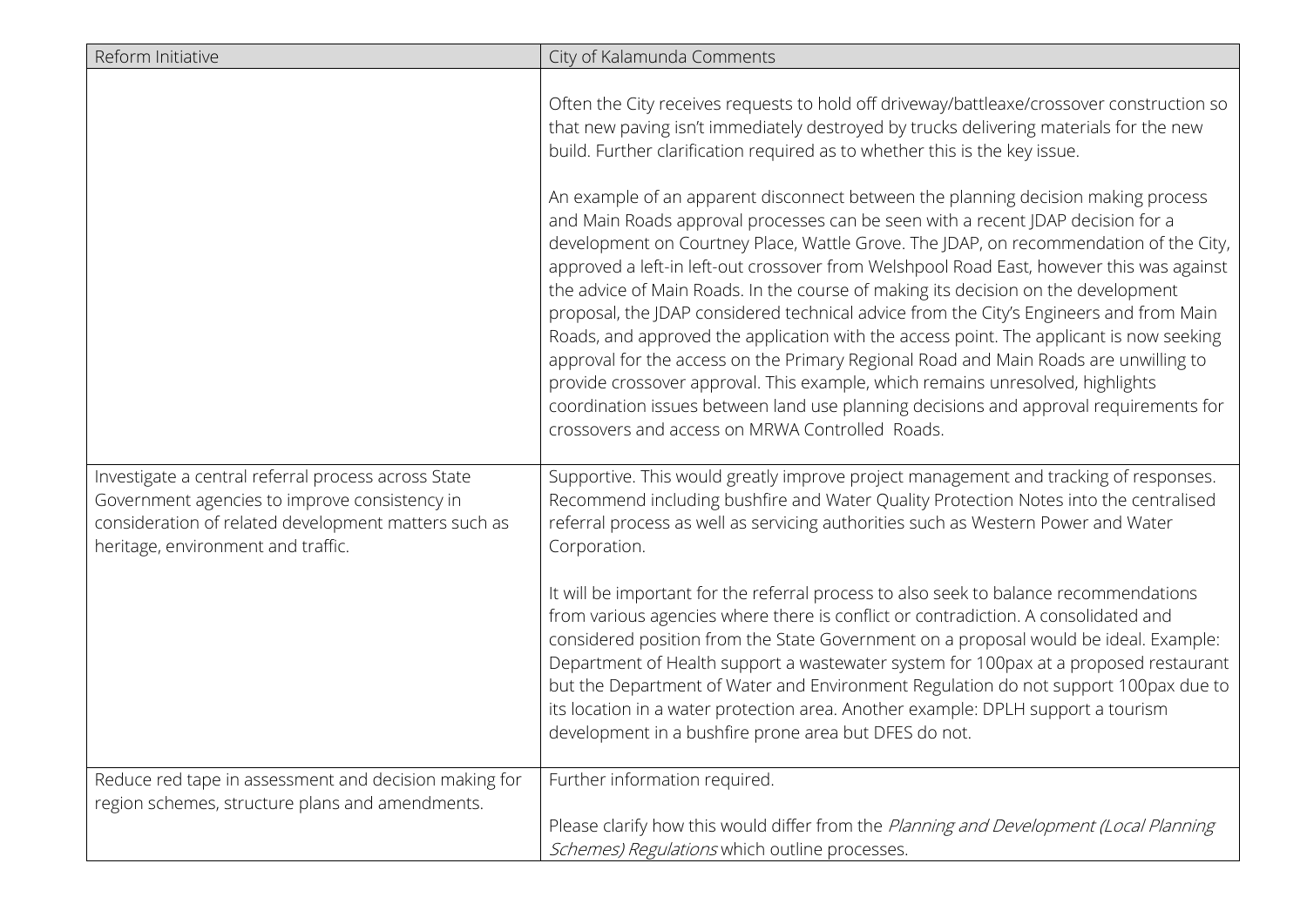| Reform Initiative                                                                                                                                            | City of Kalamunda Comments                                                                                                                                                                                                                                                                                                                                                                |
|--------------------------------------------------------------------------------------------------------------------------------------------------------------|-------------------------------------------------------------------------------------------------------------------------------------------------------------------------------------------------------------------------------------------------------------------------------------------------------------------------------------------------------------------------------------------|
| A review of advertising timeframes for schemes and local<br>planning strategies.                                                                             | Further information required.                                                                                                                                                                                                                                                                                                                                                             |
|                                                                                                                                                              | How does this differentiate from the current timeframes provided in the Planning and<br>Development (Local Planning Schemes) Regulations?                                                                                                                                                                                                                                                 |
|                                                                                                                                                              | This should apply to timeframe accountability at the State Government level as well as<br>Local Government.                                                                                                                                                                                                                                                                               |
| Continue collaboration with local government and key<br>stakeholders to identify data and collection method for<br>mandatory reporting of planning activity. | Supportive.                                                                                                                                                                                                                                                                                                                                                                               |
| Reducing the number of Development Assessment Panel                                                                                                          | Reservations.                                                                                                                                                                                                                                                                                                                                                                             |
| to three (3).                                                                                                                                                | Need to be careful JDAP's account for context of different areas as metro suburban Local<br>Government's would be approached differently to fringe hills Local Governments. For<br>example; geotechnical conditions, topography and water management are completely<br>different in the hills than on the Swan Coastal Plain and would require someone with<br>experience in this region. |
|                                                                                                                                                              | Based on existing number of applications considered by the current 5 DAPs it is not clear<br>how the volume of work will be handled by 3 DAPs and the resultant attention given to<br>the individual local governments.                                                                                                                                                                   |
|                                                                                                                                                              | Meetings could become longer requiring Councillors to spend more time at the JDAP<br>meeting.                                                                                                                                                                                                                                                                                             |
|                                                                                                                                                              | Given the volume of applications to be considered it is likely that the meetings would be                                                                                                                                                                                                                                                                                                 |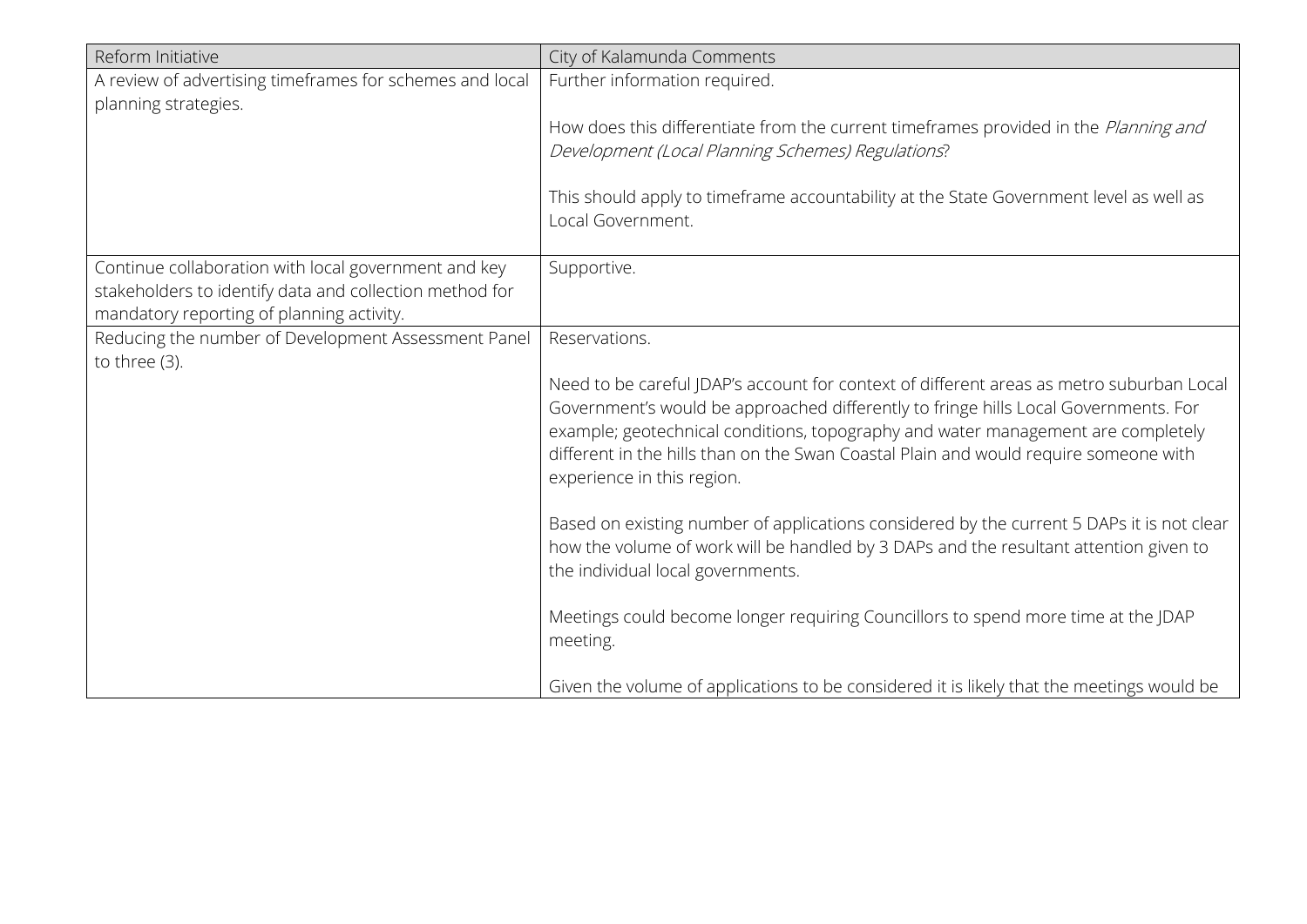| Reform Initiative                                                                                               | City of Kalamunda Comments                                                                                                                                                                                                                                                                                                                                                                                                                                                                                   |
|-----------------------------------------------------------------------------------------------------------------|--------------------------------------------------------------------------------------------------------------------------------------------------------------------------------------------------------------------------------------------------------------------------------------------------------------------------------------------------------------------------------------------------------------------------------------------------------------------------------------------------------------|
|                                                                                                                 | centralised and not at the local government making it difficult for community attendance<br>and making presentations.                                                                                                                                                                                                                                                                                                                                                                                        |
| Appoint permanent panel members.                                                                                | Further Information required.                                                                                                                                                                                                                                                                                                                                                                                                                                                                                |
|                                                                                                                 | It is important to have members which have experience in a variety of different Local<br>Government contexts that are specialised and experienced in applications in that area.                                                                                                                                                                                                                                                                                                                              |
|                                                                                                                 | Could be a perception that the permanent panel members are no longer independent<br>and will become another arm of the State Government involved in local planning issues.                                                                                                                                                                                                                                                                                                                                   |
| A new Special Matters DAP to deal with development<br>proposals of State significance.                          | Reservations.                                                                                                                                                                                                                                                                                                                                                                                                                                                                                                |
|                                                                                                                 | Recommend defining state significance and how this relates to the SAU process.                                                                                                                                                                                                                                                                                                                                                                                                                               |
|                                                                                                                 | Ongoing concern that the Special Matters DAP will have little or no regard to the local<br>planning framework in their decision-making process.                                                                                                                                                                                                                                                                                                                                                              |
| Consider WAPC composition to reframe it as a more<br>flexible and independent board.                            | Further Information required                                                                                                                                                                                                                                                                                                                                                                                                                                                                                 |
|                                                                                                                 | Is there an example of issues or background to the driver of this action?                                                                                                                                                                                                                                                                                                                                                                                                                                    |
|                                                                                                                 | Does this proposal stem from the Green Paper, and if so, is there a reason this action is<br>being implemented and not other recommendations eg; SAT transparency and<br>reconsideration of proposals? The City recently experienced this with the City of Gosnells<br>waste transfer station which was refused by SPC and appealed at SAT, however the City<br>of Kalamunda has not received any updates despite the application having significant<br>implications for residents in the Wattle Grove area. |
| Clarify functions and powers of the WAPC to ensure                                                              | Further information required.                                                                                                                                                                                                                                                                                                                                                                                                                                                                                |
| focus remains on strategic planning, oversight of the<br>planning system and policy framework, and it will also |                                                                                                                                                                                                                                                                                                                                                                                                                                                                                                              |
| inform emerging trends and challenges.                                                                          |                                                                                                                                                                                                                                                                                                                                                                                                                                                                                                              |
| <b>OTHER</b>                                                                                                    | Supportive of delegation to LG's for smaller subdivisions as per the WALGA submission.                                                                                                                                                                                                                                                                                                                                                                                                                       |